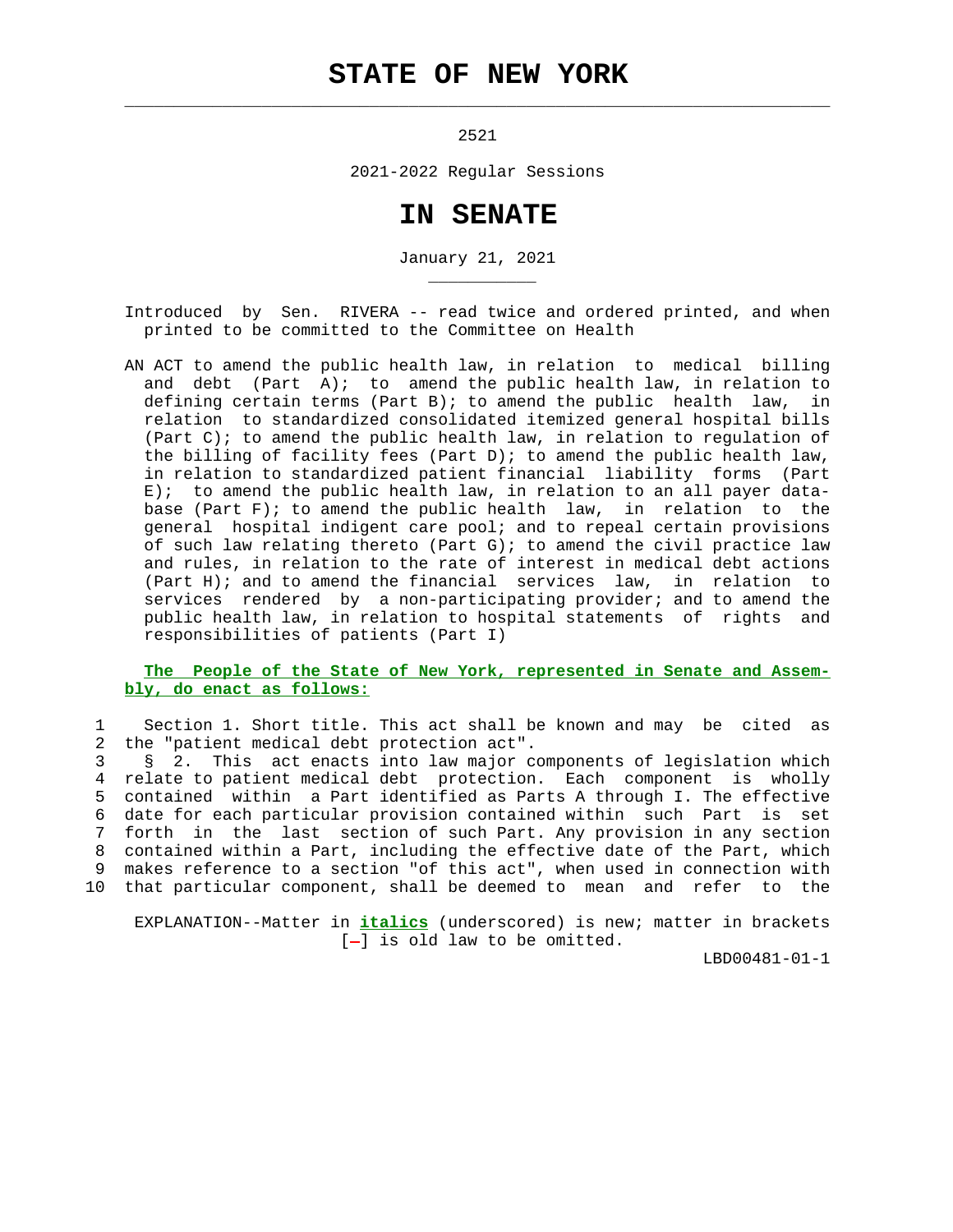| 1                                                                                      | corresponding section of the Part in which it is found. Section four of                                                                                                                                                                                                                                                                                                                                                                                                                                                                                                                                                                                                                                                                                                                                                                                                                                                                                                                                                           |
|----------------------------------------------------------------------------------------|-----------------------------------------------------------------------------------------------------------------------------------------------------------------------------------------------------------------------------------------------------------------------------------------------------------------------------------------------------------------------------------------------------------------------------------------------------------------------------------------------------------------------------------------------------------------------------------------------------------------------------------------------------------------------------------------------------------------------------------------------------------------------------------------------------------------------------------------------------------------------------------------------------------------------------------------------------------------------------------------------------------------------------------|
| 2                                                                                      | this act sets forth the general effective date of this act.                                                                                                                                                                                                                                                                                                                                                                                                                                                                                                                                                                                                                                                                                                                                                                                                                                                                                                                                                                       |
| 3                                                                                      | PART A                                                                                                                                                                                                                                                                                                                                                                                                                                                                                                                                                                                                                                                                                                                                                                                                                                                                                                                                                                                                                            |
| 4                                                                                      | Section 1. Sections 2800 through 2827 of article 28 of the public                                                                                                                                                                                                                                                                                                                                                                                                                                                                                                                                                                                                                                                                                                                                                                                                                                                                                                                                                                 |
| 5                                                                                      | health law are designated title 1, and a new title 2 is added to article                                                                                                                                                                                                                                                                                                                                                                                                                                                                                                                                                                                                                                                                                                                                                                                                                                                                                                                                                          |
| 6                                                                                      | 28, to read as follows:                                                                                                                                                                                                                                                                                                                                                                                                                                                                                                                                                                                                                                                                                                                                                                                                                                                                                                                                                                                                           |
| 7                                                                                      | TITLE <sub>2</sub>                                                                                                                                                                                                                                                                                                                                                                                                                                                                                                                                                                                                                                                                                                                                                                                                                                                                                                                                                                                                                |
| 8                                                                                      | <b>MEDICAL BILLING AND DEBT</b>                                                                                                                                                                                                                                                                                                                                                                                                                                                                                                                                                                                                                                                                                                                                                                                                                                                                                                                                                                                                   |
| 9                                                                                      | § 2. This act shall take effect immediately.                                                                                                                                                                                                                                                                                                                                                                                                                                                                                                                                                                                                                                                                                                                                                                                                                                                                                                                                                                                      |
| 10                                                                                     | PART B                                                                                                                                                                                                                                                                                                                                                                                                                                                                                                                                                                                                                                                                                                                                                                                                                                                                                                                                                                                                                            |
| 11<br>12<br>13<br>14<br>15<br>16<br>17<br>18<br>19<br>20<br>21<br>22<br>23<br>24<br>25 | Section 1. Title 2 of article 28 of the public health law is<br>amended<br>by adding a new section 2830 to read as follows:<br>\$ 2830. Definitions. As used in this title, the following terms shall<br>have the following meanings, unless the context clearly requires other-<br>wise:<br>"Affiliated provider" means a provider that is: (a) employed by a<br>hospital or health system, (b) under a professional services agreement<br>with a hospital or health system, or (c) a clinical faculty member of a<br>medical school or other school that trains individuals to be providers<br>that is affiliated with a hospital or health system.<br>2. "Campus" means: (a) the physical area immediately adjacent to a<br>hospital's main buildings and other areas and structures that are not<br>strictly contiquous to the main buildings but are located within two<br>hundred fifty yards of the main buildings, or (b) any other area that<br>has been determined on an individual case basis by the Centers for Medi- |
| 26                                                                                     | care and Medicaid Services to be part of a hospital's campus.                                                                                                                                                                                                                                                                                                                                                                                                                                                                                                                                                                                                                                                                                                                                                                                                                                                                                                                                                                     |
| 27                                                                                     | 3. "Facility fee" means any fee charged or billed by a hospital or                                                                                                                                                                                                                                                                                                                                                                                                                                                                                                                                                                                                                                                                                                                                                                                                                                                                                                                                                                |
| 28                                                                                     | health system for inpatient or outpatient hospital services provided in                                                                                                                                                                                                                                                                                                                                                                                                                                                                                                                                                                                                                                                                                                                                                                                                                                                                                                                                                           |
| 29                                                                                     | a hospital-based facility that is: (a) intended to compensate the hospi-                                                                                                                                                                                                                                                                                                                                                                                                                                                                                                                                                                                                                                                                                                                                                                                                                                                                                                                                                          |
| 30                                                                                     | tal or health system for the operational expenses of the hospital or                                                                                                                                                                                                                                                                                                                                                                                                                                                                                                                                                                                                                                                                                                                                                                                                                                                                                                                                                              |
| 31                                                                                     | health system, and (b) separate and distinct from a fee for patient-spe-                                                                                                                                                                                                                                                                                                                                                                                                                                                                                                                                                                                                                                                                                                                                                                                                                                                                                                                                                          |
| 32                                                                                     | cific services, supplies and drugs; "facility fee" shall not include any                                                                                                                                                                                                                                                                                                                                                                                                                                                                                                                                                                                                                                                                                                                                                                                                                                                                                                                                                          |
| 33                                                                                     | fee charged or billed by a residential health care facility.                                                                                                                                                                                                                                                                                                                                                                                                                                                                                                                                                                                                                                                                                                                                                                                                                                                                                                                                                                      |
| 34                                                                                     | 4. "Health system" means a group of one or more hospitals and provid-                                                                                                                                                                                                                                                                                                                                                                                                                                                                                                                                                                                                                                                                                                                                                                                                                                                                                                                                                             |
| 35                                                                                     | ers affiliated through ownership, governance, membership or other means.                                                                                                                                                                                                                                                                                                                                                                                                                                                                                                                                                                                                                                                                                                                                                                                                                                                                                                                                                          |
| 36                                                                                     | 5. "Hospital-based facility" means a facility that is owned or oper-                                                                                                                                                                                                                                                                                                                                                                                                                                                                                                                                                                                                                                                                                                                                                                                                                                                                                                                                                              |
| 37                                                                                     | ated, in whole or in part, by a hospital or health system where hospital                                                                                                                                                                                                                                                                                                                                                                                                                                                                                                                                                                                                                                                                                                                                                                                                                                                                                                                                                          |
| 38                                                                                     | or professional health care services, supplies or drugs are provided.                                                                                                                                                                                                                                                                                                                                                                                                                                                                                                                                                                                                                                                                                                                                                                                                                                                                                                                                                             |
| 39                                                                                     | 6. "Fee" means any fee charged or billed by a provider for profes-                                                                                                                                                                                                                                                                                                                                                                                                                                                                                                                                                                                                                                                                                                                                                                                                                                                                                                                                                                |
| 40                                                                                     | sional health care services provided in a hospital-based facility.                                                                                                                                                                                                                                                                                                                                                                                                                                                                                                                                                                                                                                                                                                                                                                                                                                                                                                                                                                |
| 41                                                                                     | 7. "Provider" means an individual or entity, whether for profit or                                                                                                                                                                                                                                                                                                                                                                                                                                                                                                                                                                                                                                                                                                                                                                                                                                                                                                                                                                |
| 42                                                                                     | nonprofit, whose primary purpose is to provide professional health care                                                                                                                                                                                                                                                                                                                                                                                                                                                                                                                                                                                                                                                                                                                                                                                                                                                                                                                                                           |
| 43                                                                                     | services.                                                                                                                                                                                                                                                                                                                                                                                                                                                                                                                                                                                                                                                                                                                                                                                                                                                                                                                                                                                                                         |
| 44                                                                                     | § 2. This act shall take effect immediately.                                                                                                                                                                                                                                                                                                                                                                                                                                                                                                                                                                                                                                                                                                                                                                                                                                                                                                                                                                                      |
| 45                                                                                     | PART C                                                                                                                                                                                                                                                                                                                                                                                                                                                                                                                                                                                                                                                                                                                                                                                                                                                                                                                                                                                                                            |
| 46                                                                                     | Section 1. Title 2 of article 28 of the public health law is amended                                                                                                                                                                                                                                                                                                                                                                                                                                                                                                                                                                                                                                                                                                                                                                                                                                                                                                                                                              |
| 47                                                                                     | by adding a new section 2831 to read as follows:                                                                                                                                                                                                                                                                                                                                                                                                                                                                                                                                                                                                                                                                                                                                                                                                                                                                                                                                                                                  |

**§ 2831. Standardized consolidated itemized general hospital bills. 1.**

- **After a patient's discharge or release from a general hospital, or**
- **completion of a discrete course of treatment by a hospital-based facili-**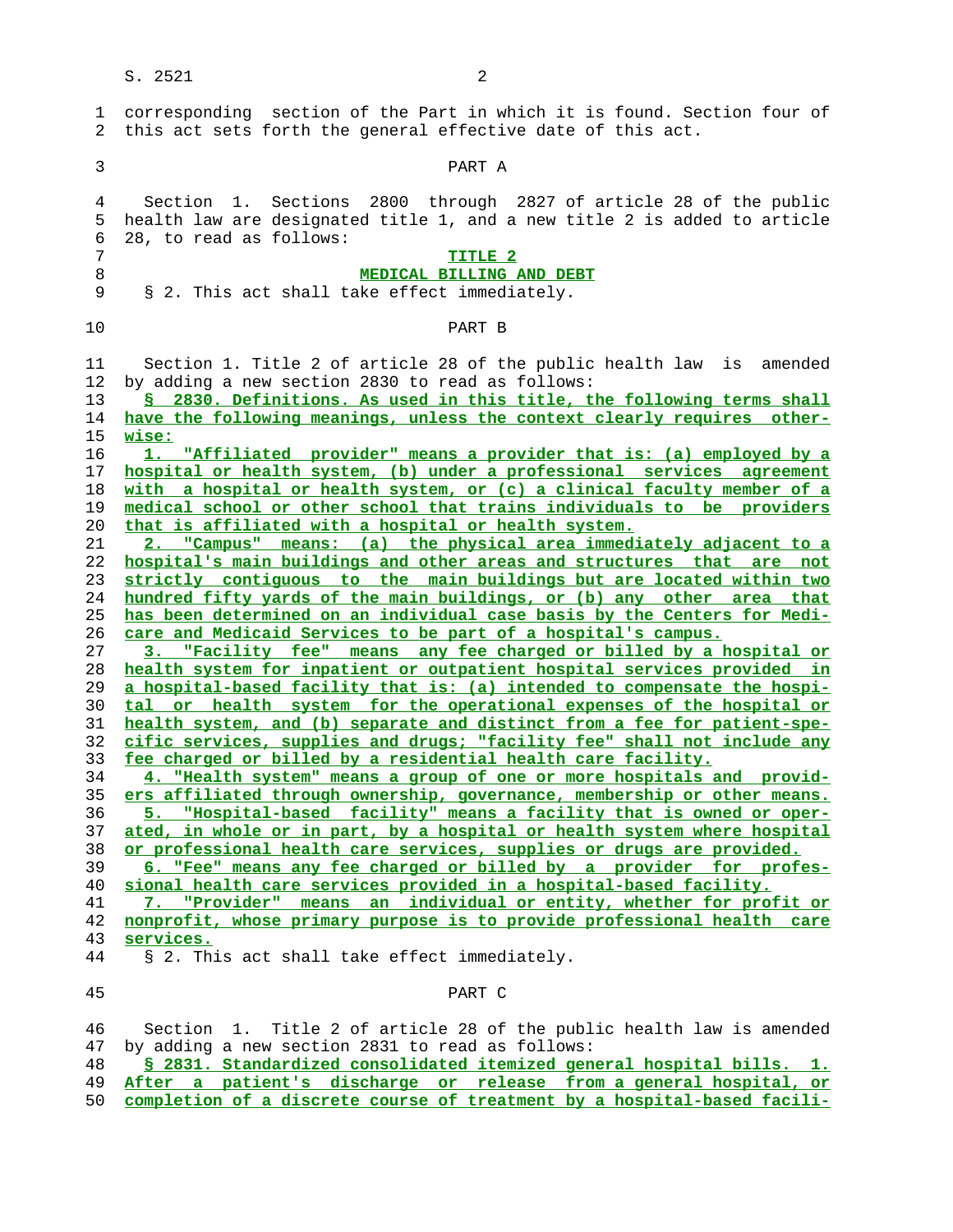| 1  | ty, the facility shall provide to the patient or to the patient's survi- |
|----|--------------------------------------------------------------------------|
| 2  | vor or legal quardian, as appropriate, a consolidated itemized bill.     |
| 3  | The initial consolidated itemized bill shall be provided no more than    |
| 4  | seven days after the patient's discharge, or release or completion of    |
| 5  | the episode or course of treatment, or after a request for such          |
| 6  | <u>bill, whichever is earlier.</u>                                       |
| 7  | 2. The consolidated itemized bill shall:                                 |
| 8  | (a) detail in plain language, comprehensible to an ordinary layperson    |
| 9  | (consistent with accuracy), the specific nature of charges or expenses   |
| 10 | incurred by the patient during the hospitalization or episode or course  |
| 11 | of treatment and the date of each service;                               |
| 12 | (b) detail all services provided to the patient during the hospitali-    |
| 13 | zation or episode or course of treatment, including all professional     |
| 14 | services administered and supplies and drugs, contain a statement of     |
| 15 | specific services received and expenses incurred by date and provider    |
| 16 | for such items of service, enumerating in detail the constituent compo-  |
| 17 | nents of the services received within each department of the facility    |
| 18 | and including unit price data on rates charged;                          |
| 19 | (c) identify each item as paid, assigned to a third-party payer, or      |
| 20 | expected payment by the patient;                                         |
| 21 | (d) include the amount due, if any from the patient, including a due     |
| 22 | date;                                                                    |
| 23 | (e) for any amount paid or to be paid by the patient, indicate to        |
| 24 | which person or entity an amount is due;                                 |
| 25 | (f) not include any generalized category of expenses such as "other"     |
| 26 | <u>or "miscellaneous" or similar categories;</u>                         |
| 27 | (q) list drugs by brand or generic name, even where drug code numbers    |
| 28 | are used;                                                                |
| 29 | (h) specifically identify physical, rehabilitative, occupational, or     |
| 30 | speech therapy treatment by date, type, and length of treatment when     |
| 31 | such treatment is a part of the statement or bill; and                   |
| 32 | (i) prominently display the telephone number of the facility's patient   |
| 33 | liaison responsible for expediting the resolution of any billing dispute |
| 34 | between the patient, or the patient's survivor or legal quardian, and    |
| 35 | the billing department or departments.                                   |
| 36 | 3. A provider with any financial or contractual relationship with the    |
| 37 | facility may not separately bill the patient or the patient's survivor   |
| 38 | or legal guardian for such services, supplies or drugs.                  |
| 39 | 4. Any subsequent bill provided to a patient or to the patient's         |
| 40 | survivor or legal guardian, as appropriate, relating to the hospitaliza- |
| 41 | tion or episode or course of treatment must include all of the informa-  |
| 42 | tion required under this section, in or enclosed with the bill or by     |
| 43 | reference to a previous consolidated itemized bill, with any clearly     |
| 44 | delineated revisions.                                                    |
| 45 | The consolidated itemized bill, shall be in a form developed by<br>5.    |
| 46 | the commissioner, in consultation with the superintendent of financial   |
| 47 | services.                                                                |
| 48 | Each facility shall establish policies and procedures for review-        |
| 49 | ing and responding to questions from patients concerning the patient's   |
| 50 | consolidated itemized bill. The response shall be provided no more than  |
| 51 | seven business days after the date a question is received. If the        |
| 52 | patient is not satisfied with the response, the facility shall provide   |
| 53 | the patient with the contact information of the hospital department or   |
| 54 | collection entity to which the issue shall be sent for review.           |
| 55 | 2. This act shall take effect one year after it shall have become a<br>S |
| 56 | law.                                                                     |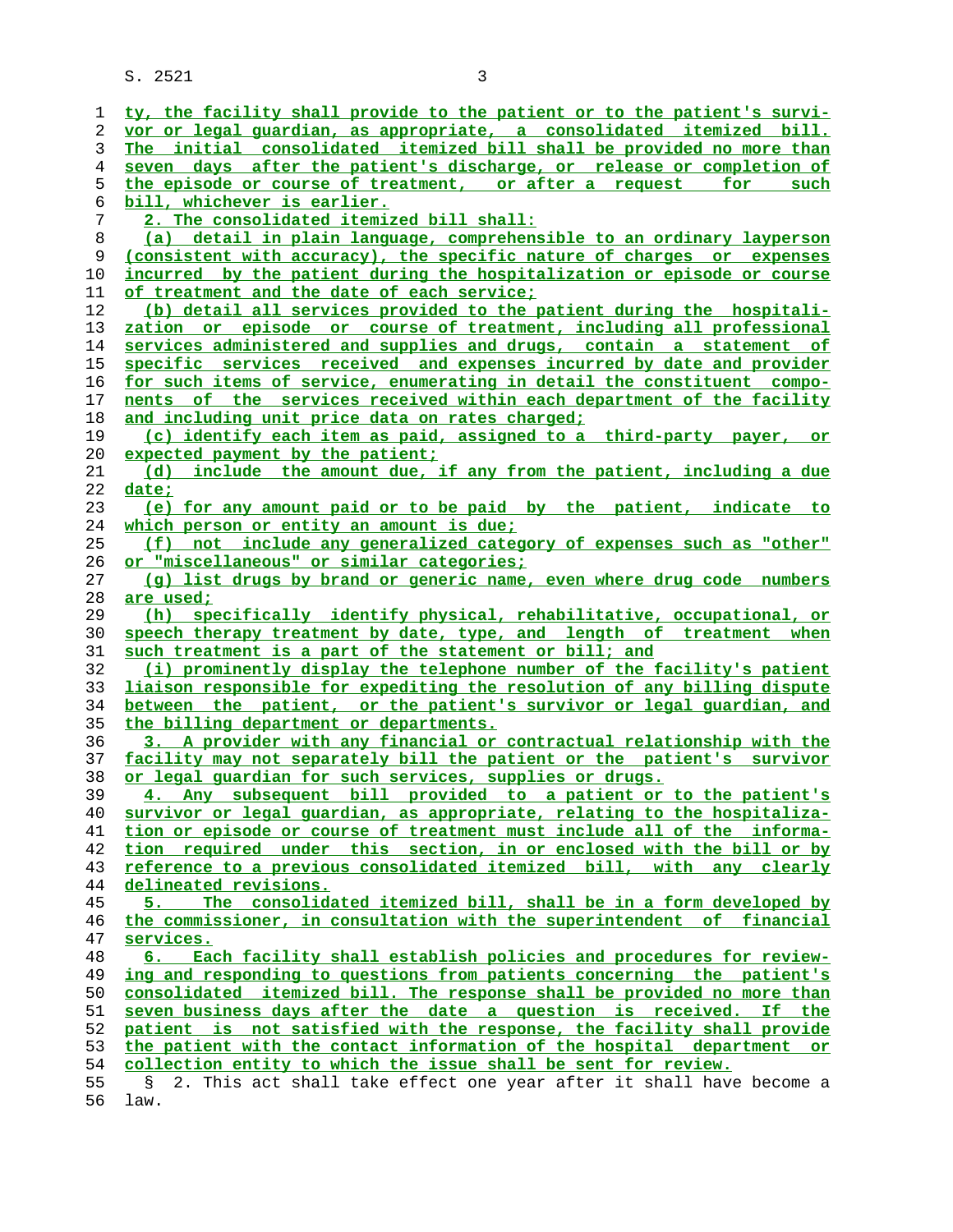1 PART D 2 Section 1. Title 2 of article 28 of the public health law is amended 3 by adding a new section 2832 to read as follows: **§ 2832. Regulation of the billing of facility fees. No hospital or health system shall bill or seek payment from a patient for a facility fee: 1. related to the provision of preventive care service as defined by the United States Preventive Services Task Force; or 2. where the facility fee is not covered for the patient by a third- party payer.** 10 § 2. This act shall take effect on the one hundred eightieth day after 11 it shall have become a law. **PART E**  13 Section 1. Title 2 of article 28 of the public health law is amended 14 by adding a new section 2833 to read as follows: **§ 2833. Standardized patient financial liability forms. Every hospi- tal, health system, hospital-based facility, affiliated provider or other provider shall use the uniform patient financial liability form which shall be developed by the commissioner. The form shall disclose to the patient whether services, supplies and drugs provided to the patient are in-network or out-of-network, whether the care is a covered benefit by a third-party payer of the patient, and the nature and amount of the patient's projected financial liability. A patient shall not be financially liable for any service, supplies or drugs subject to this title that is not charged or billed in accordance with this title. The commissioner shall develop and issue the uniform financial liability form within six months of the effective date of this section. The form shall be adopted and used under this section by each hospital, health system, hospital-based facility, affiliated provider and other provider not later than sixty days after the commissioner issues the form.** 30 § 2. This act shall take effect immediately. 31 PART F 32 Section 1. Subdivision 18-a of section 206 of the public health law is 33 amended by adding a new paragraph (e) to read as follows: **(e)(i) The commissioner shall ensure that the New York state all payer database shall serve the interests of New York's health care consumers. (ii) Every hospital licensed under article twenty-eight of this chap- ter and health care professionals authorized under title eight of the education law shall participate in the all payer database through their insurance carrier contracts, and may participate in the all payer data- base through any other of the hospital's third-party payer contracts. (iii) Data that is required to be submitted to the all payer database shall not be considered proprietary information for the purposes of submission to or inclusion in the all payer database.** 44 § 2. This act shall take effect on the one hundred eightieth day after

45 it shall have become a law.

### 46 PART G

 47 Section 1. Subdivisions 9 and 9-a of section 2807-k of the public 48 health law, subdivision 9 as amended by section 17 of part B of chapter 49 60 of the laws of 2014, subdivision 9-a as added by section 39-a of part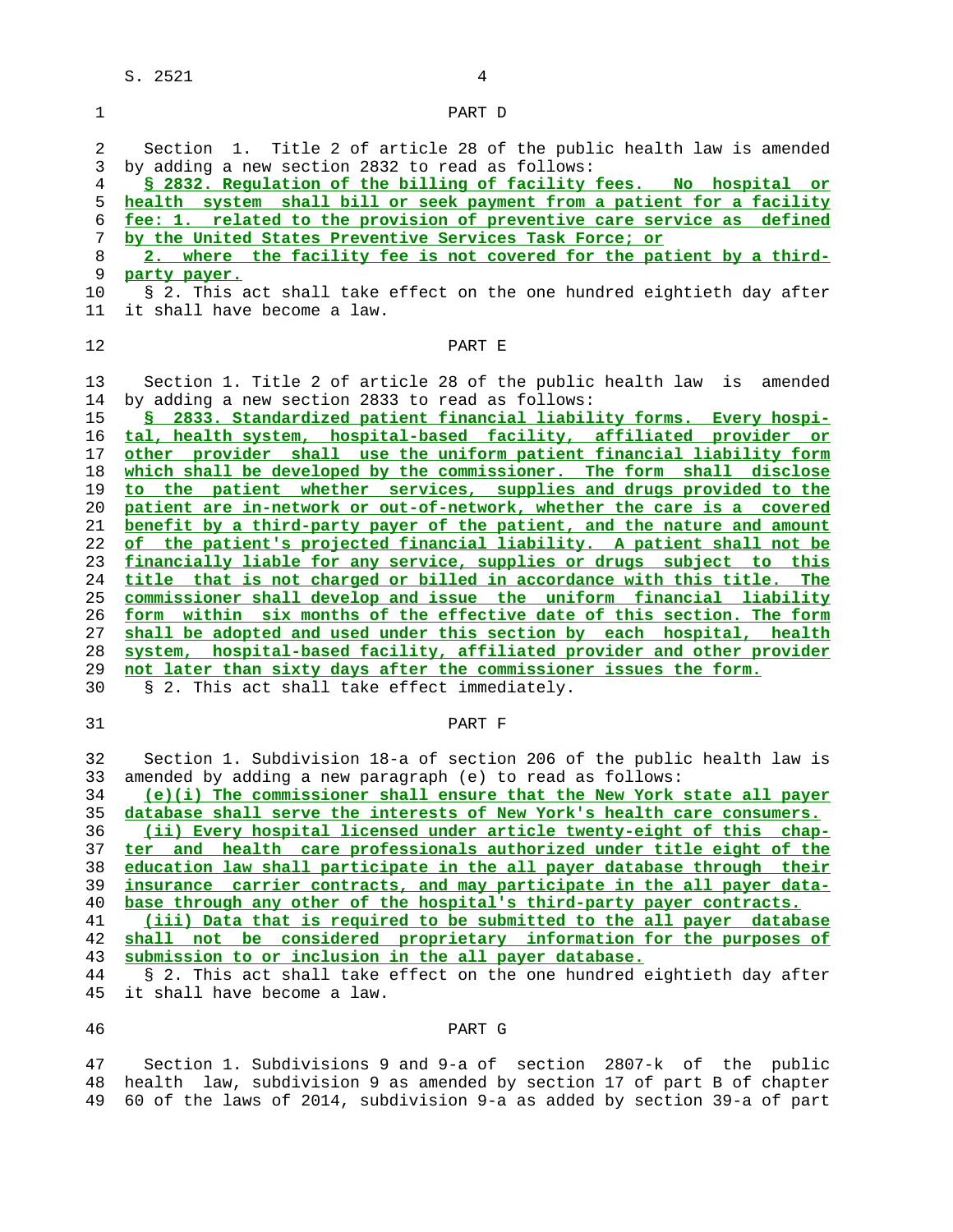1 A of chapter 57 of the laws of 2006 and paragraph (k) of subdivision 9-a 2 as added by section 43 of part B of chapter 58 of the laws of 2008, are 3 amended to read as follows: 4 9. In order for a general hospital to participate in the distribution 5 of funds from the pool, the general hospital must [**implement minimum** 6 **collection policies and procedures approved**] **use only the uniform finan-** 7 **cial assistance form provided** by the commissioner. **The definitions in** 8 **section twenty-eight hundred thirty of this article shall apply to this** subdivision and subdivision nine-a of this section. 10 9-a. (a) **(i)** As a condition for participation in pool distributions 11 authorized pursuant to this section and section twenty-eight hundred 12 seven-w of this article for periods on and after January first, two 13 thousand nine, general hospitals shall, effective for periods on and 14 after January first, two thousand [**seven, establish**] **twenty-two, adopt** 15 **and implement the uniform** financial [**aid policies and procedures, in** 16 **accordance with the provisions of this subdivision**] **assistance form** 17 **policy, to be developed and issued by the commissioner no later than one** 18 **hundred eighty days after the effective date of a chapter of the laws of** 19 **two thousand twenty-one that amended this subdivision. No later than** 20 **thirty days after the issuance of the uniform financial assistance form** 21 **and policy, general hospitals shall implement such form and policy**, for 22 reducing **hospital** charges **and charges for affiliated providers** otherwise 23 applicable to low-income individuals without **third-party** health [**insur-** 24 **ance**] **coverage**, or who have [**exhausted their**] **third-party** health [**insur-** 25 **ance benefits**] **coverage that does not cover or limits coverage of the** 26 **service**, and who can demonstrate an inability to pay full charges, and 27 also, at the hospital's discretion, for reducing or discounting the 28 collection of co-pays and deductible payments from those individuals who 29 can demonstrate an inability to pay such amounts. **Immigration status** 30 **shall not be an eligibility criterion.** 31 **(ii) A general hospital may use the New York state of health market-** 32 **place eligibility determination page to establish the patient's house-** 33 **hold income and residency in lieu of the financial application form,** 34 **provided it has secured the consent of the patient. A general hospital** 35 **shall not require a patient to apply for coverage through the New York** 36 **state of health marketplace in order to receive care or financial** 37 **assistance.** 38 **(iii) Upon submission of a completed application form, the patient may** 39 **disregard any bills until the general hospital has rendered a decision** 40 **on the application in accordance with this paragraph.** 41 (b) Such reductions from charges for [**uninsured**] patients **described in** 42 **paragraph (a) of this subdivision** with incomes below [**at least three**] 43 **four** hundred percent of the federal poverty level shall result in a 44 charge to such individuals that does not exceed [**the greater of**] the 45 amount that would have been paid for the same services [**by the "highest** 46 **volume payor" for such general hospital as defined in subparagraph (v)** 47 **of this paragraph, or for services provided pursuant to title XVIII of** 48 **the federal social security act (medicare), or for services**] provided 49 pursuant to title XIX of the federal social security act (medicaid), and 50 provided further that such amounts shall be adjusted according to income 51 level as follows: 52 (i) For patients with incomes at or below [**at least one**] **two** hundred 53 percent of the federal poverty level, the hospital shall collect no more 54 than a nominal payment amount, consistent with guidelines established by

55 the commissioner[**;**]**.**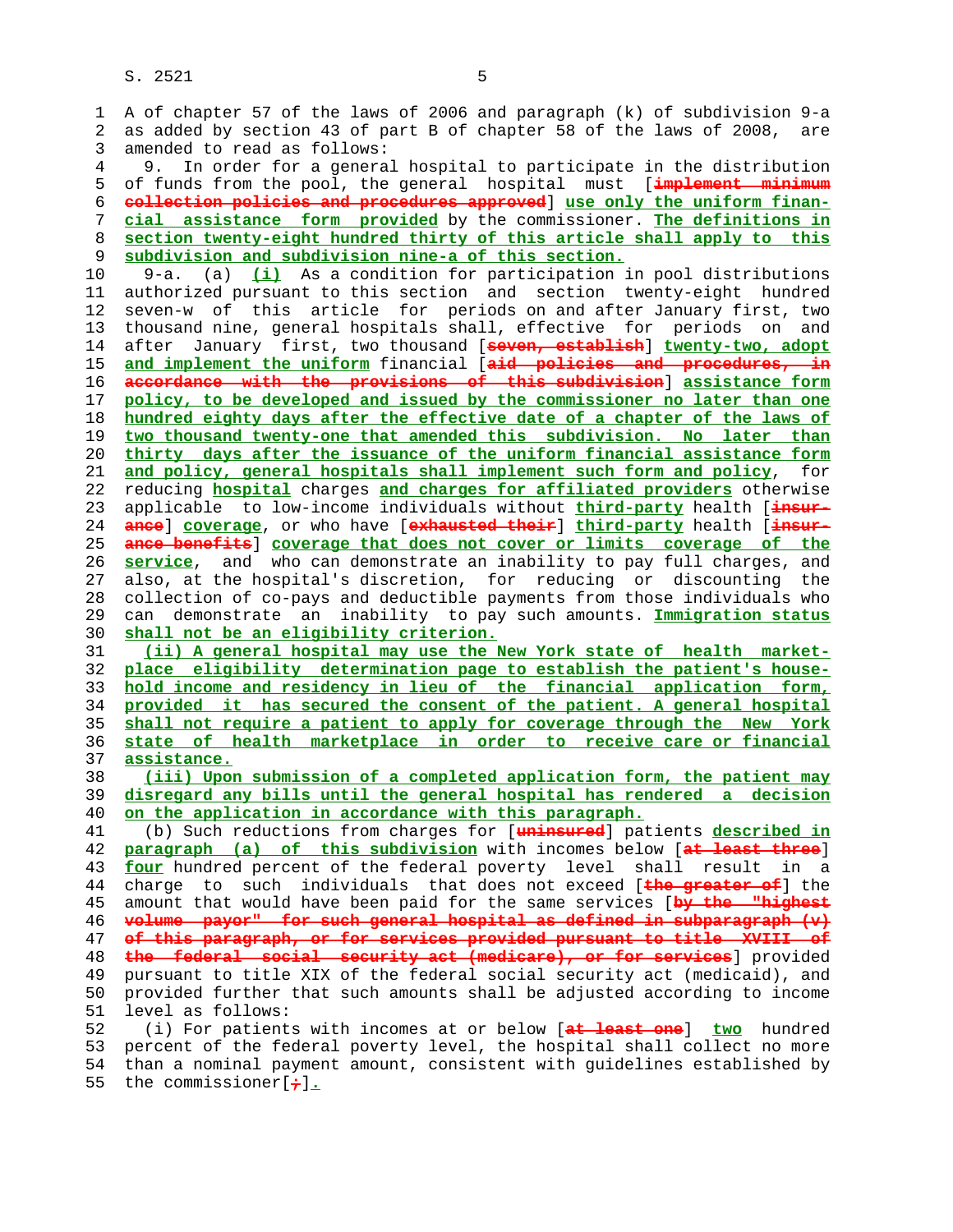1 (ii) For patients with incomes between [**at least one**] **two** hundred one 2 percent and [**one**] **four** hundred [**fifty**] percent of the federal poverty 3 level, the hospital shall collect no more than the amount identified 4 after application of a proportional sliding fee schedule under which 5 patients with lower incomes shall pay the lowest amount. Such schedule 6 shall provide that the amount the hospital may collect for such patients 7 increases from the nominal amount described in subparagraph (i) of this 8 paragraph in equal increments as the income of the patient increases, up 9 to a maximum of twenty percent of the greater of the amount that would 10 have been paid for the same services [**by the "highest volume payor" for such general hospital, as defined in subparagraph (v) of this paragraph, or for services provided pursuant to title XVIII of the federal social security act (medicare) or for services**] provided pursuant to title XIX 14 of the federal social security act (medicaid)[**;**]**.** 15 (iii) [**For patients with incomes between at least one hundred fifty- one percent and two hundred fifty percent of the federal poverty level, the hospital shall collect no more than the amount identified after application of a proportional sliding fee schedule under which patients with lower income shall pay the lowest amounts. Such schedule shall provide that the amount the hospital may collect for such patients increases from the twenty percent figure described in subparagraph (ii) of this paragraph in equal increments as the income of the patient increases, up to a maximum of the greater of the amount that would have been paid for the same services by the "highest volume payor" for such general hospital, as defined in subparagraph (v) of this paragraph, or for services provided pursuant to title XVIII of the federal social security act (medicare) or for services provided pursuant to title XIX of the federal social security act (medicaid); and (iv)**] For patients with incomes [**between at least two hundred fifty- one percent and three hundred**] **above four hundred one** percent of the 31 federal poverty level, the hospital shall collect no more than the 32 greater of the amount that would have been paid for the same services 33 [**by the "highest volume payor" for such general hospital as defined in subparagraph (v) of this paragraph, or for services provided pursuant to title XVIII of the federal social security act (medicare), or for services**] provided pursuant to title XIX of the federal social security 37 act (medicaid).

 38 [**(v) For the purposes of this paragraph, "highest volume payor" shall mean the insurer, corporation or organization licensed, organized or certified pursuant to article thirty-two, forty-two or forty-three of the insurance law or article forty-four of this chapter, or other third- party payor, which has a contract or agreement to pay claims for services provided by the general hospital and incurred the highest volume of claims in the previous calendar year. (vi) A hospital may implement policies and procedures to permit, but not require, consideration on a case-by-case basis of exceptions to the requirements described in subparagraphs (i) and (ii) of this paragraph**

**based upon the existence of significant assets owned by the patient that should be taken into account in determining the appropriate payment amount for that patient's care, provided, however, that such proposed policies and procedures shall be subject to the prior review and approval of the commissioner and, if approved, shall be included in the hospital's financial assistance policy established pursuant to this section, and provided further that, if such approval is granted, the maximum amount that may be collected shall not exceed the greater of the**

**amount that would have been paid for the same services by the "highest**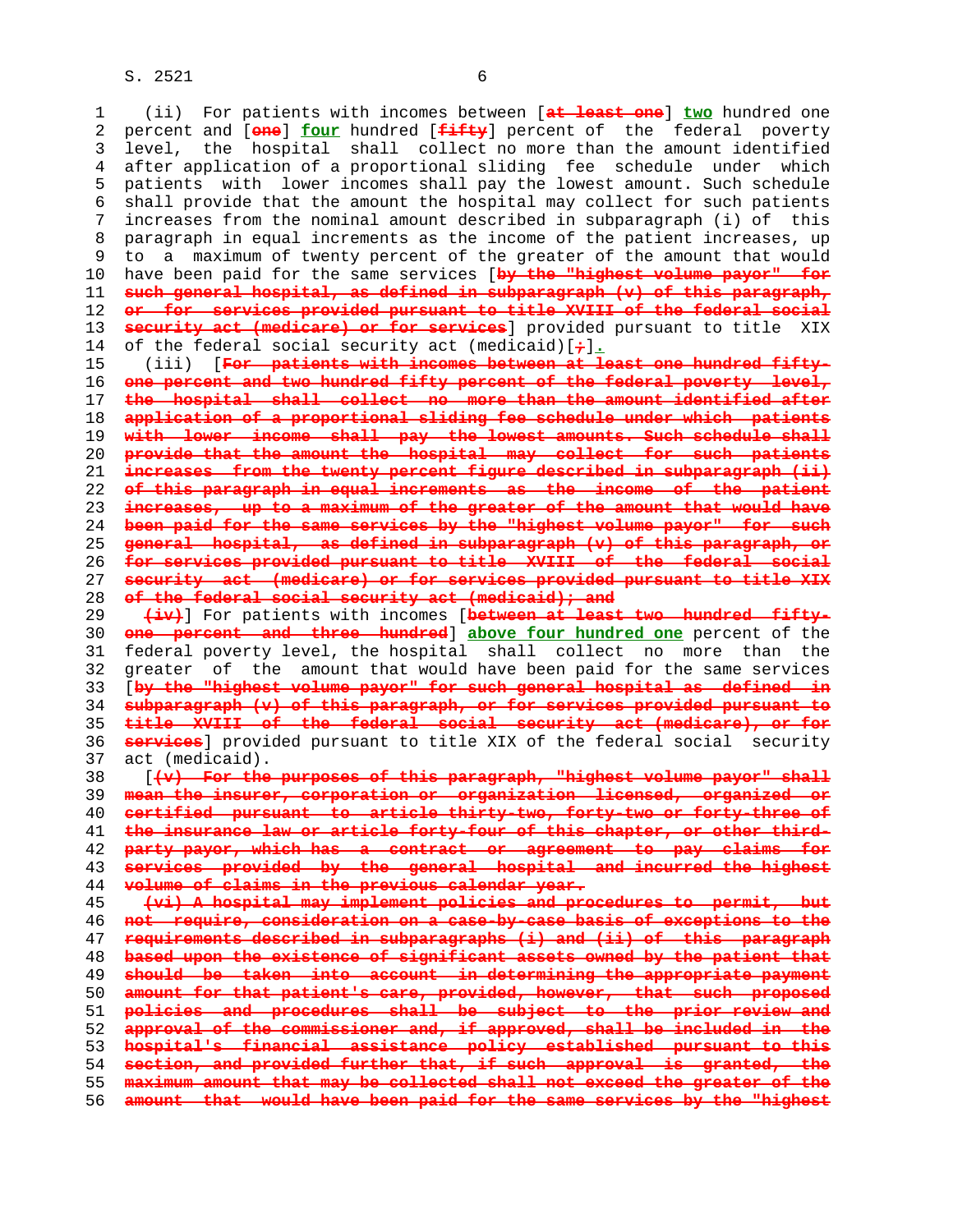**volume payor" for such general hospital as defined in subparagraph (v) of this paragraph, or for services provided pursuant to title XVIII of the federal social security act (medicare), or for services provided pursuant to title XIX of the federal social security act (medicaid). In the event that a general hospital reviews a patient's assets in deter- mining payment adjustments such policies and procedures shall not consider as assets a patient's primary residence, assets held in a tax- deferred or comparable retirement savings account, college savings accounts, or cars used regularly by a patient or immediate family members. (vii)**] **(iv)** Nothing in this paragraph shall be construed to limit a 12 hospital's ability to establish patient eligibility for payment 13 discounts at income levels higher than those specified herein and/or to 14 provide greater payment discounts for eligible patients than those 15 required by this paragraph. 16 (c) [**Such policies and procedures shall be clear, understandable, in writing and publicly available in summary form and each**] **Each** general 18 hospital participating in the pool shall ensure that every patient is 19 made aware of the existence of such [**policies and procedures**] **uniform financial assistance form and policy** and is provided, in a timely 21 manner, with a [**summary**] **copy** of such [**policies and procedures**] **form and policy** upon request. [**Any summary provided to patients shall, at a mini- mum, include specific information as to income levels used to determine eligibility for assistance, a description of the primary service area of the hospital and the means of applying for assistance. For general hospitals with twenty-four hour emergency departments, such policies and procedures**] **A general hospital** shall require the notification of 28 patients **through written materials provided to patients** during the 29 intake and registration process, through the conspicuous posting of 30 language-appropriate information in the general hospital, and informa- 31 tion on bills and statements sent to patients, that financial [**aid**] **assistance** may be available to qualified patients and how to obtain 33 further information. [**For specialty hospitals without twenty-four hour emergency departments, such notification shall take place through writ- ten materials provided to patients during the intake and registration process prior to the provision of any health care services or proce- dures, and through information on bills and statements sent to patients, that financial aid may be available to qualified patients and how to obtain further information. Application materials shall include a notice to patients that upon submission of a completed application, including any information or documentation needed to determine the patient's eligibility pursuant to the hospital's financial assistance policy, the patient may disregard any bills until the hospital has rendered a deci- sion on the application in accordance with this paragraph**] **General hospitals shall post the uniform financial assistance application form and policy in a conspicuous location on the general hospital's website. The commissioner shall likewise post the uniform financial assistance form and policy on the department's hospital profile page related to the general hospital's or any successor website**. 50 (d) **The commissioner shall provide application materials to general hospitals, including the uniform financial assistance application form and policy. These application materials shall include a notice to patients that upon submission of a completed application form, the patient may disregard any bills until the general hospital has rendered a decision on the application in accordance with this paragraph. The application materials shall include specific information as the income**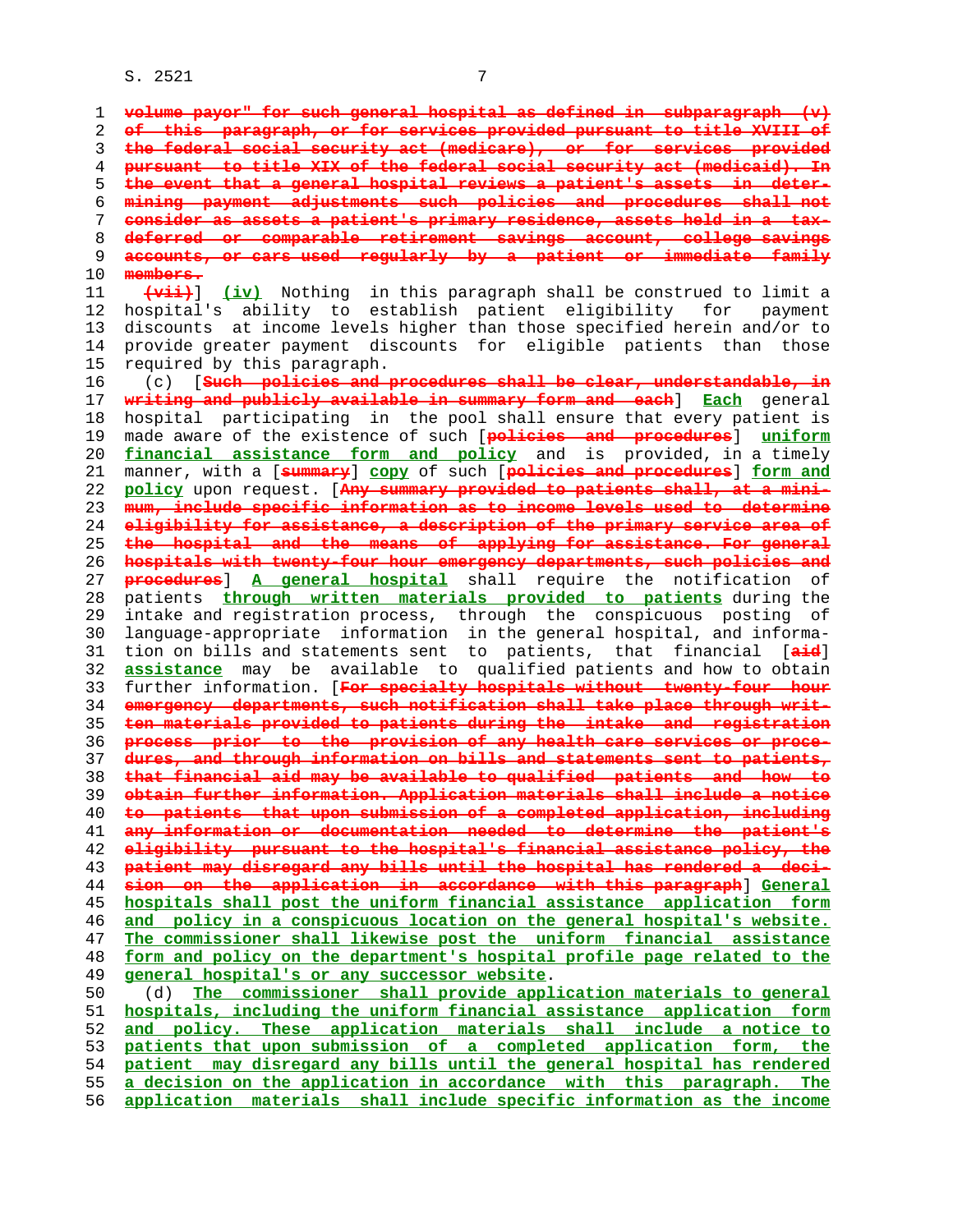1 **levels used to determine eligibility for financial assistance, a** 2 **description of the primary service area of the hospital and the means to** 3 **apply for assistance.** Such policies and procedures shall include clear, 4 objective criteria for determining a patient's ability to pay and for 5 providing such adjustments to payment requirements as are necessary. In 6 addition to adjustment mechanisms such as sliding fee schedules and 7 discounts to fixed standards, such policies and procedures shall also 8 provide for the use of installment plans for the payment of outstanding<br>9 balances by patients pursuant to the provisions of the hospital's finanbalances by patients pursuant to the provisions of the hospital's finan- 10 cial assistance policy. The monthly payment under such a plan shall not 11 exceed [**ten**] **five** percent of the gross monthly income of the patient[**,** 12 **provided, however, that if patient assets are considered under such a** 13 **policy, then patient assets which are not excluded assets pursuant to** 14 **subparagraph (vi) of paragraph (b) of this subdivision may be considered** 15 **in addition to the limit on monthly payments.**] The rate of interest 16 charged to the patient on the unpaid balance, if any, shall not exceed 17 the [**rate for a ninety-day security**] **federal funds rate** issued by the 18 United States Department of Treasury[**, plus .5 percent**] and no plan 19 shall include an accelerator or similar clause under which a higher rate 20 of interest is triggered upon a missed payment. [**If such policies and** 21 **procedures**] **The policy shall not** include a requirement of a deposit 22 prior to [**non-emergent,**] medically-necessary care[**, such deposit must be** 23 **included as part of any financial aid consideration**]. Such policies and 24 procedures shall be applied consistently to all eligible patients. 25 (e) Such policies and procedures shall permit patients to apply for 26 assistance within at least [**ninety**] **two hundred forty** days of the date 27 of discharge or date of service and provide at least [**twenty**] **sixty** days 28 for patients to submit a completed application. Such policies and proce- 29 dures may require that patients seeking payment adjustments provide 30 [**appropriate**] **the following** financial information and documentation in 31 support of their application[**, provided, however, that such application** 32 **process shall not be unduly burdensome or complex**] **that are used by the** 33 **New York state of health marketplace: pay checks or pay stubs; rent** 34 **receipts; a letter from the patient's employer attesting to the** 35 **patient's gross income; or, if none of the aforementioned information** 36 **and documentation are available, a written self-attestation of the** 37 **patient's income**. General hospitals shall, upon request, assist patients 38 in understanding the hospital's policies and procedures and in applying 39 for payment adjustments. [**Application forms shall be printed**] **The** 40 **commissioner shall translate the financial assistance application form** 41 **and policy into the "primary languages" of each general hospital. Each** 42 **general hospital shall print and post these materials to its website** in 43 the "primary languages" of patients served by the general hospital. For 44 the purposes of this paragraph, "primary languages" shall include any 45 language that is either (i) used to communicate, during at least five 46 percent of patient visits in a year, by patients who cannot speak, read, 47 write or understand the English language at the level of proficiency 48 necessary for effective communication with health care providers, or 49 (ii) spoken by non-English speaking individuals comprising more than one 50 percent of the primary hospital service area population, as calculated 51 using demographic information available from the United States Bureau of 52 the Census, supplemented by data from school systems. Decisions regard- 53 ing such applications shall be made within thirty days of receipt of a 54 completed application. Such policies and procedures shall require that 55 the hospital issue any denial/approval of such application in writing 56 with information on how to appeal the denial and shall require the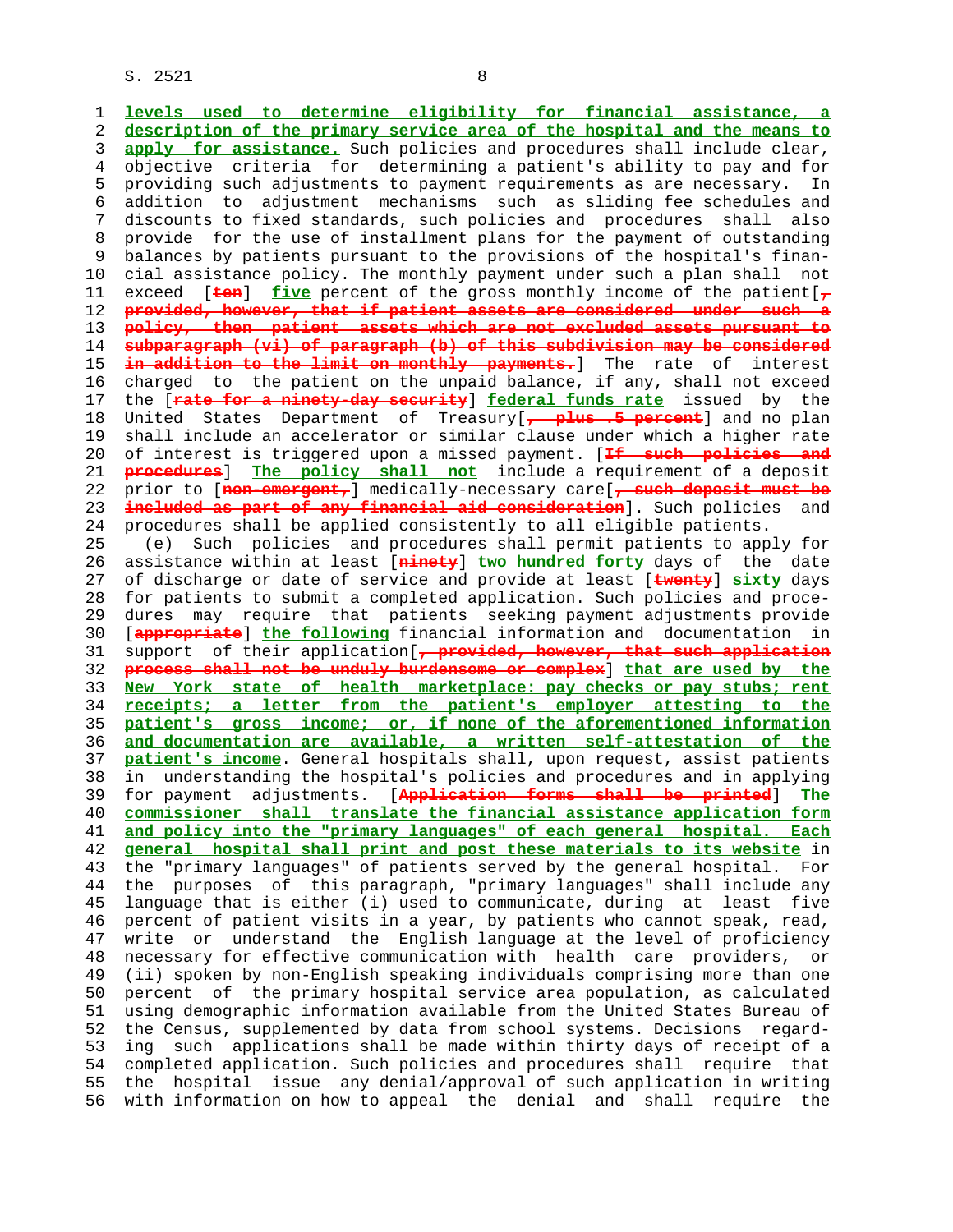| 1  | hospital to establish an appeals process under which it will evaluate       |
|----|-----------------------------------------------------------------------------|
| 2  | the denial of an application. [Nothing in this subdivision shall be         |
| 3  | interpreted as prohibiting a hospital from making the availability of       |
| 4  | financial assistance contingent upon the patient first applying for         |
| 5  | coverage under title XIX of the social security act (medicaid) or anoth-    |
| 6  | er insurance program if, in the judgment of the hospital, the patient       |
| 7  | may be eligible for medicaid or another insurance program, and upon the     |
| 8  | patient's cooperation in following the hospital's financial assistance      |
| 9  | application requirements, including the provision of information needed     |
| 10 | to make a determination on the patient's application in accordance with     |
| 11 | the hospital's financial assistance policy.                                 |
| 12 | Such policies and procedures shall provide that patients with<br>(f)        |
| 13 | incomes below [three] four hundred percent of the federal poverty level     |
| 14 | are deemed presumptively eligible for payment adjustments and shall         |
| 15 | conform to the requirements set forth in paragraph (b) of this<br>subdivi-  |
|    | sion, provided, however, that nothing in this subdivision shall be          |
| 16 |                                                                             |
| 17 | interpreted as precluding hospitals from extending such payment<br>adjust-  |
| 18 | ments to other patients, either generally or on a case-by-case basis.       |
| 19 | Such [policies and procedures] policy shall provide financial [aid]         |
| 20 | assistance for emergency hospital services, including emergency trans-      |
| 21 | fers pursuant to the federal emergency medical treatment and active         |
| 22 | labor act (42 USC 1395dd), to patients who reside in New York state and     |
| 23 | for medically necessary hospital services for patients who reside in the    |
| 24 | hospital's primary service area as determined according to criteria         |
| 25 | established by the commissioner. In developing such criteria, the           |
| 26 | commissioner shall consult with representatives of the hospital<br>indus-   |
| 27 | health care consumer advocates and local public health officials.<br>try,   |
| 28 | Such criteria shall be made available to the public no less than<br>thirty  |
| 29 | days prior to the date of implementation and shall, at a minimum:           |
| 30 | (i) prohibit a hospital from developing or altering its primary             |
| 31 | service area in a manner designed to avoid medically underserved commu-     |
| 32 | nities or communities with high percentages of uninsured residents;         |
| 33 | (ii) ensure that every geographic area of the state is included in at       |
| 34 | least one general hospital's primary service area so that eligible          |
| 35 | patients may access care and financial assistance; and                      |
| 36 | (iii) require the hospital to notify the commissioner upon making any       |
| 37 | change to its primary service area, and to include a description of<br>its  |
| 38 | primary service area in the hospital's annual implementation report         |
| 39 | filed pursuant to subdivision three of section twenty-eight hundred         |
| 40 | three-1 of this [article] title.                                            |
| 41 | (g) Nothing in this subdivision shall be interpreted as precluding          |
| 42 | hospitals from extending payment adjustments for medically necessary        |
| 43 | non-emergency hospital services to patients outside of the hospital's       |
| 44 | primary service area. For patients determined to be eligible for finan-     |
| 45 | cial [aid] assistance under the terms of [a hospital's] the uniform         |
| 46 | financial [aid] assistance policy, such [policies and procedures] policy    |
| 47 | shall prohibit any limitations on financial [aid] assistance for            |
| 48 | services based on the medical condition of the applicant, other than        |
| 49 | typical limitations or exclusions based on medical necessity or the         |
| 50 | clinical or therapeutic benefit of a procedure or treatment.                |
| 51 | (h) Such policies and procedures shall not permit the <b>securance of a</b> |
| 52 | lien or forced sale or foreclosure of a patient's primary residence in      |
| 53 | order to collect an outstanding medical bill and shall require the          |
| 54 | hospital to refrain from sending an account to collection if the patient    |
| 55 | has submitted a completed application for financial [aid, including any     |
| 56 | required supporting documentation] assistance, while the hospital deter-    |
|    |                                                                             |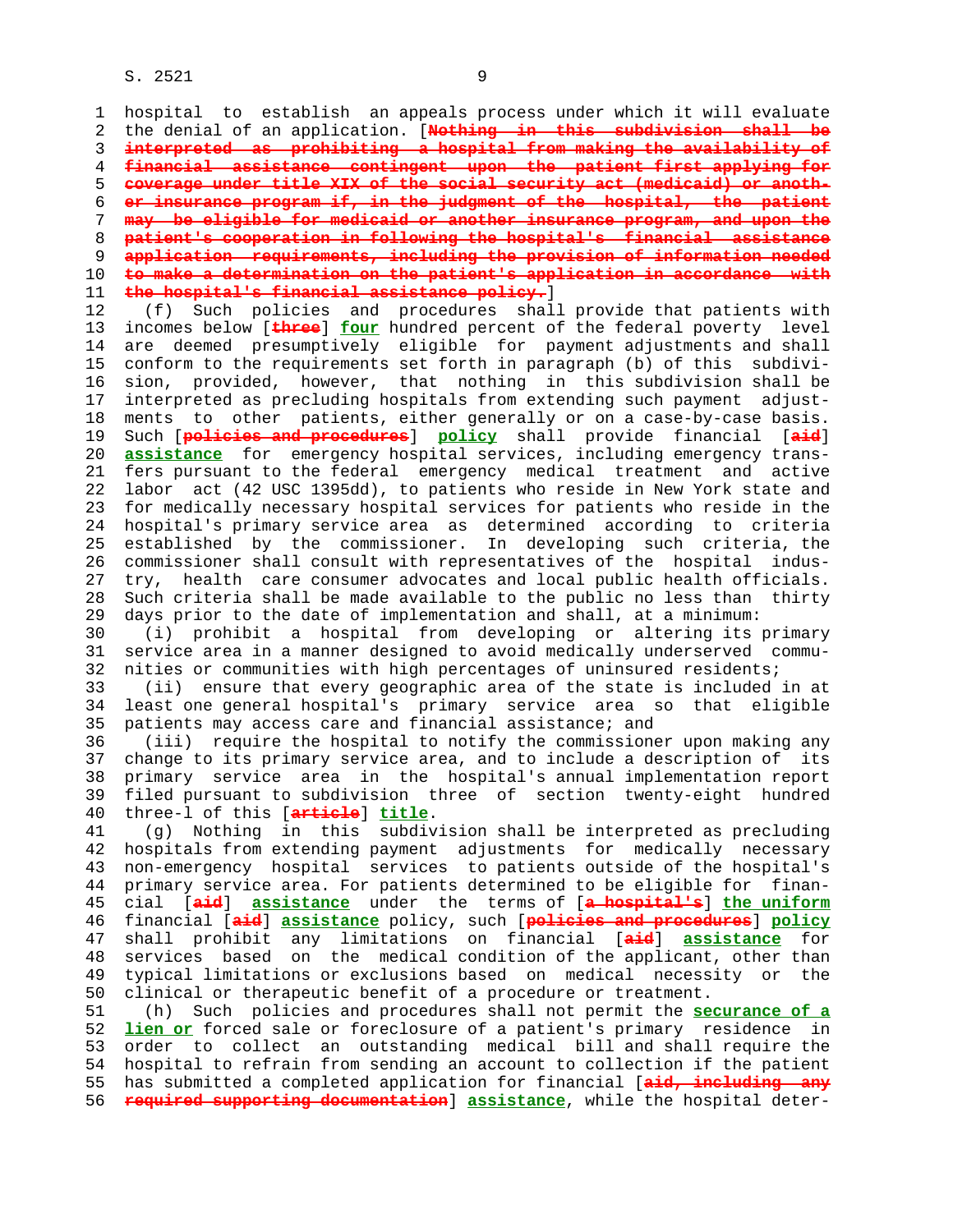1 mines the patient's eligibility for such [**aid**] **assistance**. Such [**poli-** 2 **cies and procedures**] **policy** shall provide for written notification, 3 which shall include notification on a patient bill, to a patient not 4 less than thirty days prior to the referral of debts for collection and 5 shall require that the collection agency obtain the hospital's written 6 consent prior to commencing a legal action. Such [**policies and proce-** 7 **dures**] **policy** shall require all general hospital staff who interact with 8 patients or have responsibility for billing and collections to be 9 trained in such [**policies and procedures**] **policy**, and require the imple- 10 mentation of a mechanism for the general hospital to measure its compli- 11 ance with [**such policies and procedures**] **the policy**. Such [**policies and** 12 **procedures**] **policy** shall require that any collection agency under 13 contract with a general hospital for the collection of debts follow the 14 [**hospital's**] **uniform** financial assistance policy, including providing 15 information to patients on how to apply for financial assistance where 16 appropriate. Such [**policies and procedures**] **policy** shall prohibit 17 collections from a patient who is determined to be eligible for medical 18 assistance pursuant to title XIX of the federal social security act at 19 the time services were rendered and for which services medicaid payment 20 is available. 21 (i) Reports required to be submitted to the department by each general 22 hospital as a condition for participation in the pools, and which 23 contain, in accordance with applicable regulations, a certification from 24 an independent certified public accountant or independent licensed 25 public accountant or an attestation from a senior official of the hospi- 26 tal that the hospital is in compliance with conditions of participation 27 in the pools, shall also contain, for reporting periods on and after 28 January first, two thousand seven: 29 (i) a report on hospital costs incurred and uncollected amounts in 30 providing services to [**eligible**] patients [**without insurance**] **found** 31 **eligible for financial assistance**, including the amount of care provided 32 for a nominal payment amount, during the period covered by the report; 33 (ii) hospital costs incurred and uncollected amounts for deductibles 34 and coinsurance for eligible patients with insurance or other third-par- 35 ty payor coverage; 36 (iii) the number of patients, organized according to United States 37 postal service zip code, who applied for financial assistance pursuant 38 to the [**hospital's**] **uniform** financial assistance policy, and the number, 39 organized according to United States postal service zip code, whose 40 applications were approved and whose applications were denied; 41 (iv) the reimbursement received for indigent care from the pool estab- 42 lished pursuant to this section; 43 (v) the amount of funds that have been expended on [**charity care**] 44 **financial assistance** from charitable bequests made or trusts established 45 for the purpose of providing financial assistance to patients who are 46 eligible in accordance with the terms of such bequests or trusts; 47 (vi) for hospitals located in social services districts in which the 48 district allows hospitals to assist patients with such applications, the 49 number of applications for eligibility under title XIX of the social 50 security act (medicaid) that the hospital assisted patients in complet- 51 ing and the number denied and approved; 52 (vii) the hospital's financial losses resulting from services provided 53 under medicaid; and 54 (viii) the number of **referrals to collection agents or outside vendor** 55 **court cases and** liens placed on [**the primary**] **any** residences of patients 56 through the collection process used by a hospital.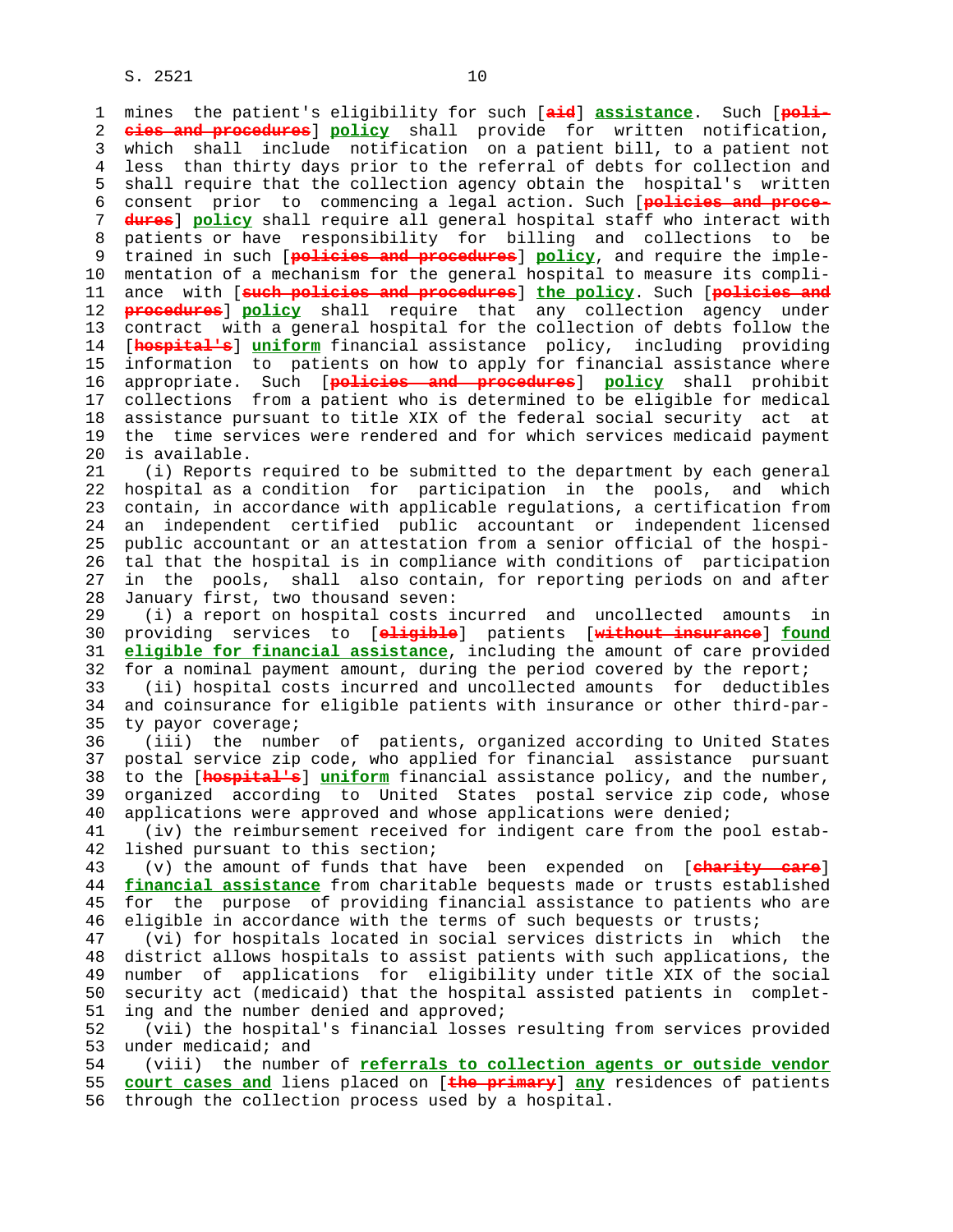1 (j) [**Within ninety days of the effective date of this subdivision each hospital shall submit to the commissioner a written report on its poli- cies and procedures for financial assistance to patients which are used by the hospital on the effective date of this subdivision. Such report shall include copies of its policies and procedures, including material which is distributed to patients, and a description of the hospital's financial aid policies and procedures. Such description shall include the income levels of patients on which eligibility is based, the finan- cial aid eligible patients receive and the means of calculating such aid, and the service area, if any, used by the hospital to determine eligibility**] **The commissioner shall include the data collected under paragraph (i) of this subdivision in regular audits of the annual gener- al hospital institutional cost report**.

 14 (k) In the event it is determined by the commissioner that the state 15 will be unable to secure all necessary federal approvals to include, as 16 part of the state's approved state plan under title nineteen of the 17 federal social security act, a requirement[**, as set forth in paragraph** 18 **one of this subdivision,**] that compliance with this subdivision is a 19 condition of participation in pool distributions authorized pursuant to 20 this section and section twenty-eight hundred seven-w of this [**article**] 21 **title**, then such condition of participation shall be deemed null and 22 void and, notwithstanding section twelve of this chapter, failure to 23 comply with the provisions of this subdivision by a hospital on and 24 after the date of such determination shall make such hospital liable for 25 a civil penalty not to exceed ten thousand dollars for each such 26 violation. The imposition of such civil penalties shall be subject to 27 the provisions of section twelve-a of this chapter.

 28 § 2. Subdivision 14 of section 2807-k of the public health law is 29 REPEALED and subdivisions 15, 16 and 17 are renumbered subdivisions 14, 30 15 and 16.

|  |  |  |  |  |  |  | § 3. This act shall take effect immediately. |
|--|--|--|--|--|--|--|----------------------------------------------|
|--|--|--|--|--|--|--|----------------------------------------------|

## 32 PART H

 33 Section 1. Section 5004 of the civil practice law and rules, as 34 amended by chapter 258 of the laws of 1981, is amended to read as 35 follows: 36 § 5004. Rate of interest. Interest shall be at the rate of nine per

 37 centum per annum, except where otherwise provided by statute**, provided that in medical debt actions by a hospital licensed under article twen- ty-eight of the public health law or a health care professional author- ized under title eight of the education law the interest rate shall be calculated at the one-year United States treasury bill rate. For the purpose of this section, the "one-year United States treasury bill rate" means the weekly average one-year constant maturity treasury yield, as published by the board of governors of the federal reserve system, for the calendar week preceding the date of the entry of the judgment award- ing damages. Provided however, that this section shall not apply to any provision of the tax law which provides for the annual rate of interest to be paid on a judgment or accrued claim**.

49 § 2. This act shall take effect immediately.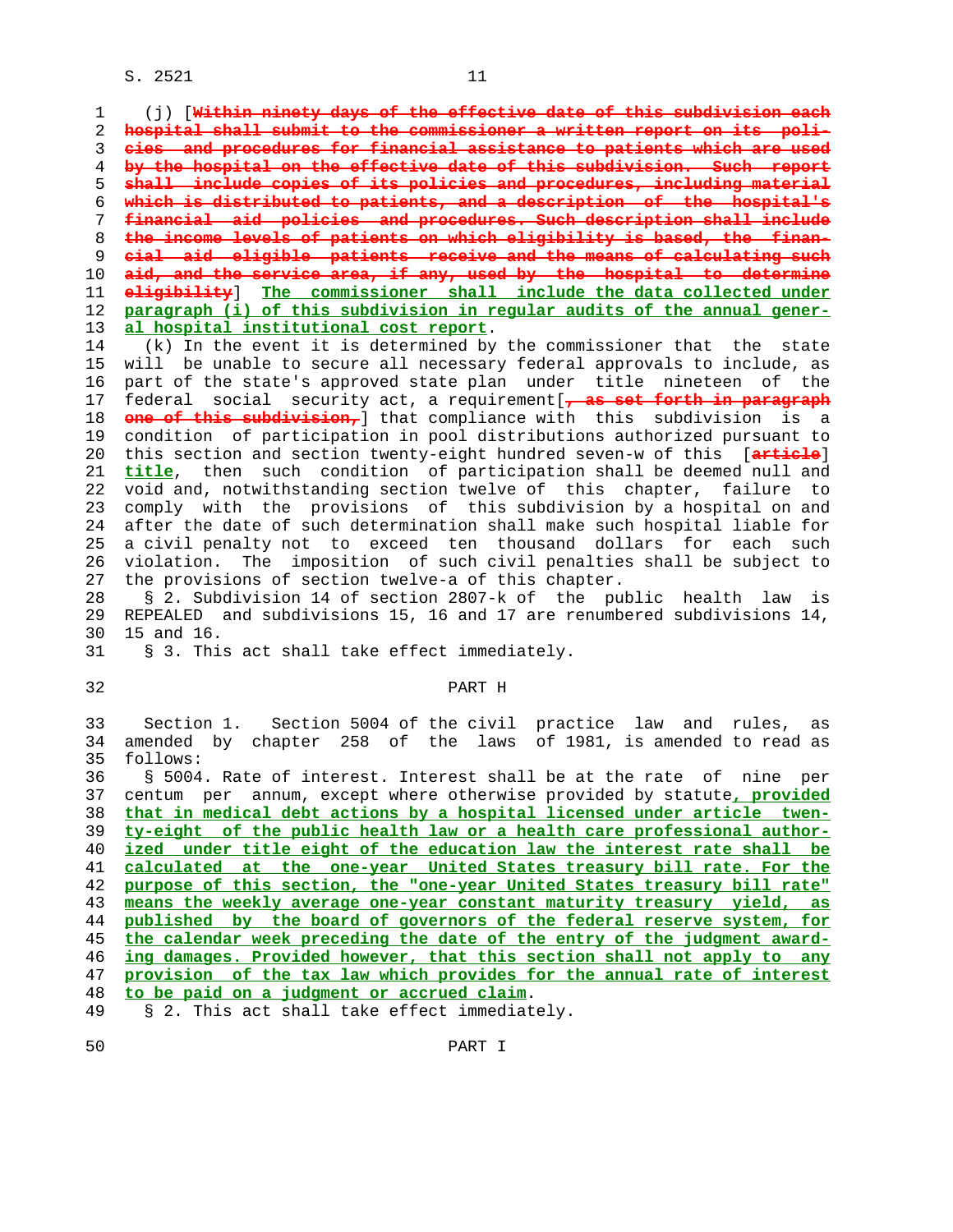1 Section 1. Subsection (h) of section 603 of the financial services 2 law, as added by section 26 of part H of chapter 60 of the laws of 2014, 3 is amended to read as follows:

 4 (h) "Surprise bill" means a bill for health care services, other than 5 emergency services, received by:

 6 (1) an insured for services rendered by a non-participating physician 7 at a participating hospital or ambulatory surgical center, where a 8 participating physician is unavailable or a non-participating physician 9 renders services without the insured's knowledge, or unforeseen medical 10 services arise at the time the health care services are rendered; 11 provided, however, that a surprise bill shall not mean a bill received 12 for health care services when a participating physician is available and 13 the insured has elected to obtain services from a non-participating 14 physician;

 15 (2) an insured for services rendered by a non-participating provider, 16 where the services were referred by a participating physician to a non- 17 participating provider without explicit written consent of the insured 18 acknowledging that the participating physician is referring the insured 19 to a non-participating provider and that the referral may result in 20 costs not covered by the health care plan; [**or**]

 21 (3) **an insured for services rendered by a non-participating provider when the insured reasonably relied upon an oral or written statement that the non-participating provider was a participating provider made by a health care plan, or agent or representative of a health care plan, or as specified in the health care plan provider listing or directory, or provider information on the health plan's website;**

**(4) an insured for services rendered by a non-participating provider when the insured reasonably relied upon a statement that the non-parti- cipating provider was a participating provider made by the non-partici- pating provider, or agent or representative of the non-participating provider, or as specified on the non-participating provider's website;** 32 **or**

 33 **(5)** a patient who is not an insured for services rendered by a physi- 34 cian at a hospital or ambulatory surgical center, where the patient has 35 not timely received all of the disclosures required pursuant to section 36 twenty-four of the public health law.

 37 § 2. Paragraph (k) of subdivision 1 of section 2803 of the public 38 health law, as added by chapter 241 of the laws of 2016, is amended to 39 read as follows:

 40 (k) The statement regarding patient rights and responsibilities, 41 required pursuant to paragraph (g) of this subdivision, shall include 42 provisions informing the patient of his or her right to [**choose**] **be held** 43 **harmless from certain bills for emergency services and surprise bills,** 44 **and** to submit surprise bills or bills for emergency services to the 45 independent dispute process established in article six of the financial 46 services law, and informing the patient of his or her right to view a 47 list of the hospital's standard charges and the health plans the hospi- 48 tal participates with consistent with section twenty-four of this chap- 49 ter.

50 § 3. This act shall take effect immediately.

 51 § 3. Severability clause. If any provision of this act, or any appli- 52 cation of any provision of this act, is held to be invalid, or to 53 violate or be inconsistent with any federal law or regulation, that 54 shall not affect the validity or effectiveness of any other provision of 55 this act, or of any other application of any provision of this act,